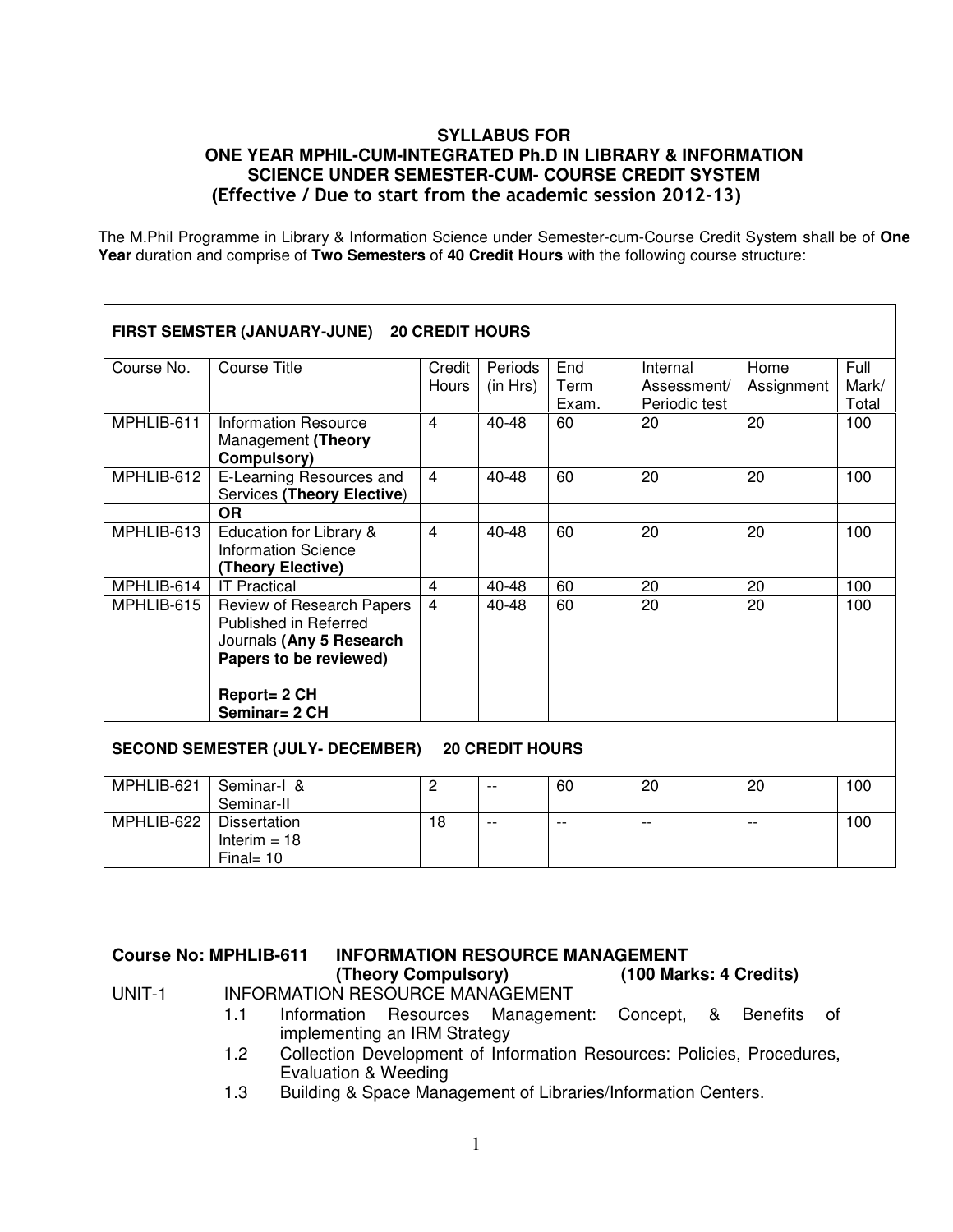| UNIT-2            | PLANNING OF LIBRARY AND INFORMATION SYSTEMS<br>2.1<br>Library as a System<br>$2.2\overline{ }$<br>Steps in Planning of Library & Info. Systems.<br>2.3<br>Project Planning & Management.                                                                                                                                                                                         |                                                                                                                                                                                           |  |  |  |  |  |
|-------------------|----------------------------------------------------------------------------------------------------------------------------------------------------------------------------------------------------------------------------------------------------------------------------------------------------------------------------------------------------------------------------------|-------------------------------------------------------------------------------------------------------------------------------------------------------------------------------------------|--|--|--|--|--|
| UNIT-3            | Performance Evaluation & SWOT Analysis<br>2.4<br>PRESERVATION, CONSERVATION AND RESTORATION OF INFORMATION<br>RESOURCES.<br>3.1<br>Inherent Characteristics of Information Resources.<br>3.2<br>Factors of Deterioration of Information Resources.<br>3.3<br>Preventive and Curative Methods of Conservation of Info. Resources.<br>3.4<br>Restoration of Information Resources. |                                                                                                                                                                                           |  |  |  |  |  |
| UNIT-4            | <b>TOTAL QUALITY MANAGEMENT</b><br>TQM: Concept, Need & Factors<br>4.1<br>TQM: Basic Tools, Techniques & Standards.<br>4.2<br>4.3<br>Application of TQM in Lib. & Info. Centres & Services.                                                                                                                                                                                      |                                                                                                                                                                                           |  |  |  |  |  |
| UNIT-5            | KNOWLEDGE MANAGEMENT<br>5.1<br>Knowledge Management: Definition & concept.<br>5.2<br>KM: Characteristics and Components.<br>Application of Knowledge Management Principles in LIS.<br>5.3                                                                                                                                                                                        |                                                                                                                                                                                           |  |  |  |  |  |
| <b>Course No.</b> | <b>MPHLIB-612 E-LEARNING RESOURCES &amp; SERVICES</b><br>(100 Marks: 4 Credits)                                                                                                                                                                                                                                                                                                  |                                                                                                                                                                                           |  |  |  |  |  |
| UNIT-1            | <b>BASICS OF E-LEARNING</b>                                                                                                                                                                                                                                                                                                                                                      |                                                                                                                                                                                           |  |  |  |  |  |
|                   | 1.1                                                                                                                                                                                                                                                                                                                                                                              | E-Learning: The Concept, features, components                                                                                                                                             |  |  |  |  |  |
|                   | 1.2                                                                                                                                                                                                                                                                                                                                                                              | Emergence and Growth of E-Learning technology                                                                                                                                             |  |  |  |  |  |
|                   | 1.3                                                                                                                                                                                                                                                                                                                                                                              | E-Learning vs Classroom Learning                                                                                                                                                          |  |  |  |  |  |
| UNIT-2            | <b>E-LEARNING RESOURCES</b><br>2.1                                                                                                                                                                                                                                                                                                                                               | E-Learning Resources- Features, types and taxonomy                                                                                                                                        |  |  |  |  |  |
| UNIT-3            | $2.2^{\circ}$<br>2.3                                                                                                                                                                                                                                                                                                                                                             | Stake holders, Content Providers and Market Agents<br>Management System-<br>Definition,<br>Learning<br>function,<br>modules, Open Source LMS-Moodle<br>LEARNING DESIGNING AND DEVELOPMENT |  |  |  |  |  |
|                   | 3.1                                                                                                                                                                                                                                                                                                                                                                              | Designing E-Learning Stages/Steps of E-Learning                                                                                                                                           |  |  |  |  |  |
|                   | 3.2                                                                                                                                                                                                                                                                                                                                                                              | Methodology and Techniques used in Designing E-<br>Learning                                                                                                                               |  |  |  |  |  |
| UNIT-4            | 3.3<br><b>E-LEARNING SERVICES</b>                                                                                                                                                                                                                                                                                                                                                | Factors to be considered in Designing and Developing E-<br>Learning Resource:                                                                                                             |  |  |  |  |  |
|                   | 4.1                                                                                                                                                                                                                                                                                                                                                                              | Kinds of E-Learning Services available in National and<br>International Level-NPTEL, Open Coursewares,                                                                                    |  |  |  |  |  |
|                   | 4.2                                                                                                                                                                                                                                                                                                                                                                              | Impact of E-Learning on Contemporary Librarianship                                                                                                                                        |  |  |  |  |  |
|                   | 4.3                                                                                                                                                                                                                                                                                                                                                                              | Merits and Constraints of E-Learning Services and Resour                                                                                                                                  |  |  |  |  |  |
| UNIT-5            | <b>CURRENT TRENDS IN E-LEARNING</b><br>5.1                                                                                                                                                                                                                                                                                                                                       | Latest trends and practices in E-Learning                                                                                                                                                 |  |  |  |  |  |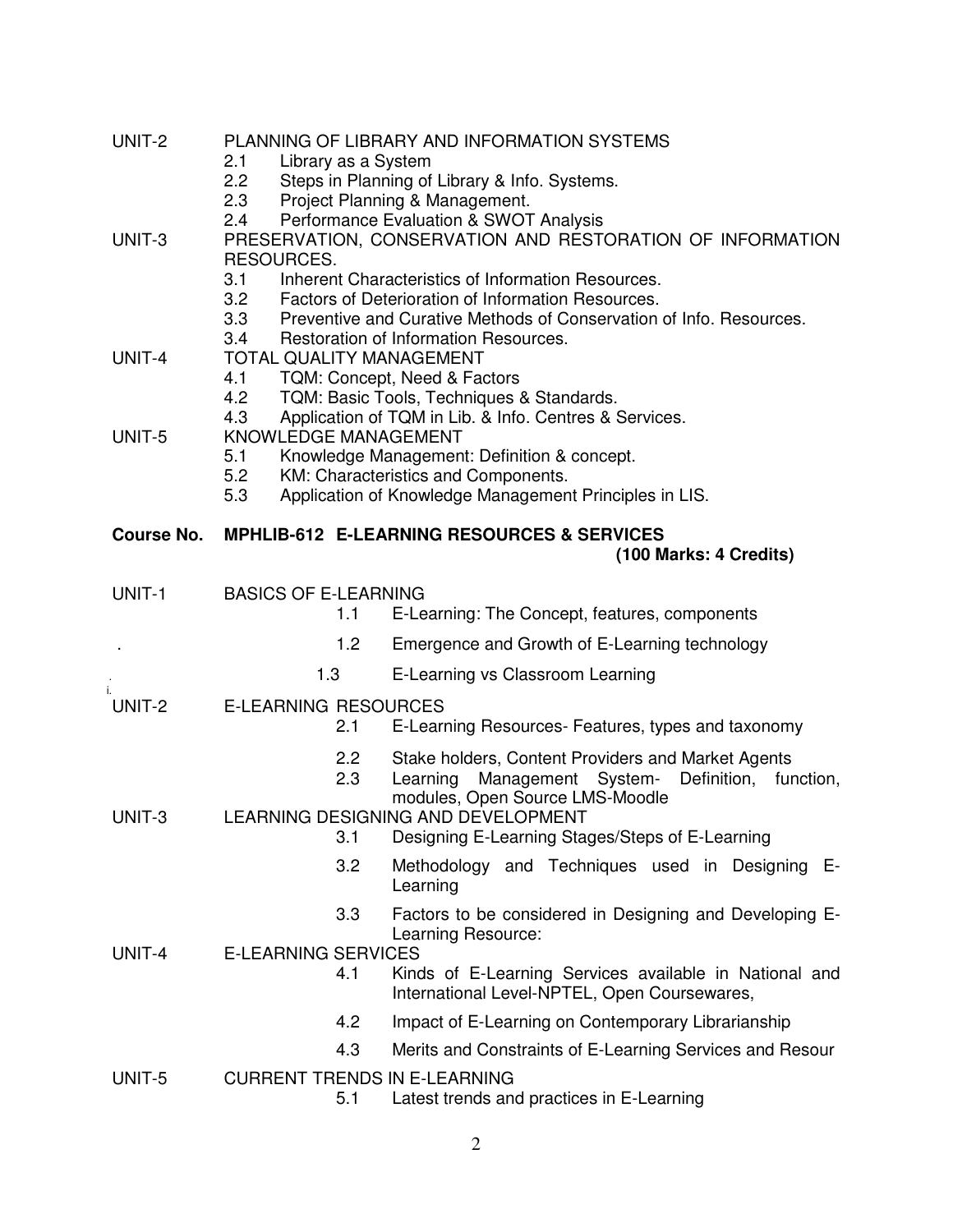- 5.2 Distance Education through E-Learning
- 5.3 Learning Online: Methods and Techniques

# **OR**

#### **Course No. MPHLIB- 612 EDUCATION FOR LIBRARY & INFORMATION SCIENCE (100 Marks: 4 Credits)**

- UNIT-1 LIS EDUCATION
	- 1.1 Growth and Development
	- 1.2 Trends in LIS Education in National and International Level
	- 1.3 Sociology of LIS Educatio
	- 1.4 Philosophies and Objectives of LIS Education

## UNIT-2 CURRICULUM DESIGN IN LIS EDUCATION

- 2.1 Methodology in Designing Curriculum
- 2.2 Evaluation and Feedback of Curriculum
- 2.3 Impact of IT on LIS Curriculum
- 2.4 Curriculum Management
- UNIT-3 TEACHING, EVALUATION AND PERFORMANCE
	- 3.1 Teaching Techniques
	- 3.2 Evaluation of Student Performance
	- 3.3 Faculty Development/Improvement Program (FDP)
- UNIT-4 LIS RESEARCH AND MANPOWER PLANNING
	- 4.1 Growth and Development of LIS Research
	- 4.2 Manpower Planning and Its Impact on LIS Education Program
	- 4.3 New Trends and Techniques in LIS Research
- UNIT-5 LEVELS OF LIS EDUCATION
	- 5.1 Levels of LIS education
	- 5.2 Core Components of LIS education
	- 5.3 Impact of IT on LIS Education
	- 5.4 Comparative Study of LIS Education in USA, UK & India

## **Course No. MPHLIB- 613 RESEARCH METHODOLOGY (QUANTITATIVE ANALYSIS & COMPUTER APPLICATION) (100 Marks: 4 Credits)**

UNIT-1 Application of Statististical Concepts/Procedures: Data: Diagrammatical Representation of data: Probability: Measures of Central Tendency: Measures of Dispersion: Skewness and Kurtosis Normal Distribution: Simple Correlation: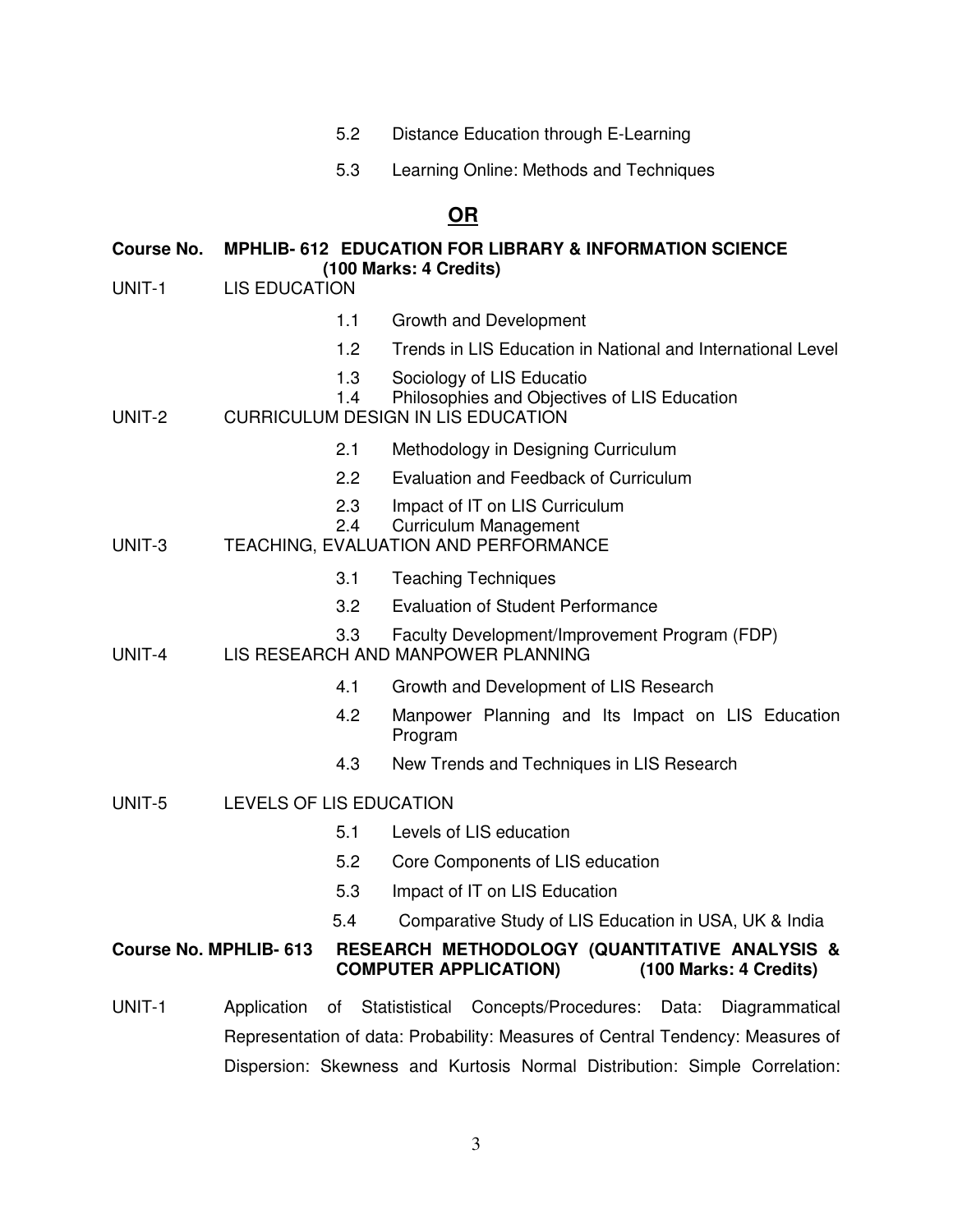Multiple Correlation: Regression Analysis. Sampling-Simple Random Sampling and Stratified Random Sampling

- UNIT-2 Testing of Hypothesis Tests,  $X^2$  (Chi-square), and F-tests; Analysis of Variance, Covariance; Principal Component Analysis; Experimental Design: Completely Randomized Block Design; Randomized Block Design, One-way Analysis of Variance, Two-way Analysis of Variance, Follow up Tests; Non-Parametric Procedures; Writing of Research Reports.
- UNIT-3 Functional Units of a Computer; Windows Operating System; Managing Files and Folders; Word Editing and Formatting a Document; Working with Tables; Creating and Printing a Presentation; Producing a Slide Shwo; Editing and Formatting Worksheets; Performing Basic Calculations; Working with Charts; Using the Internet and the World Wide Web
- UNIT-4 Learning Software Packages Specific to the Subject. Creation of Questionnaire Online, Analysis & Interpretation of Data, Construction of Charts, Diagrams, Sharing of Information Online with Respondents, etc. using the following Online Tools:
	- (i) **Google Docs;**
	- (ii) **Survey Monkeys;** and
	- (iii) **SPSS Package.**

## **Course No. MPHLIB-614 IT PRACTICAL (100 Marks: 4 Credits)**

Use of Open Source Software for different LIS Applications:

- 4.1 GSDL
- 4.2 DSpace
- 4.3 Joomla

#### **Course No. MPHLIB-615 REVIEW OF RESEARCH PAPERS PUBLISHED IN REFERRED JOURNALS (Review and 5 Research Papers to be reviewed)**

A Review of research papers published in referred Journals on an assigned Topic will be prepared by each candidate.

## **SECOND SEMESTER**

| Course No. | <b>MPHLIB-621</b> | <b>SEMINAR-I</b><br><b>SEMINAR-II</b>                 | (100 Marks: 2 Credits)  |
|------------|-------------------|-------------------------------------------------------|-------------------------|
| Course No. | MPHLIB-622        | <b>Dissertation</b><br>$INTERIM=18$<br>FINAL<br>$=10$ | (200 Marks: 18 Credits) |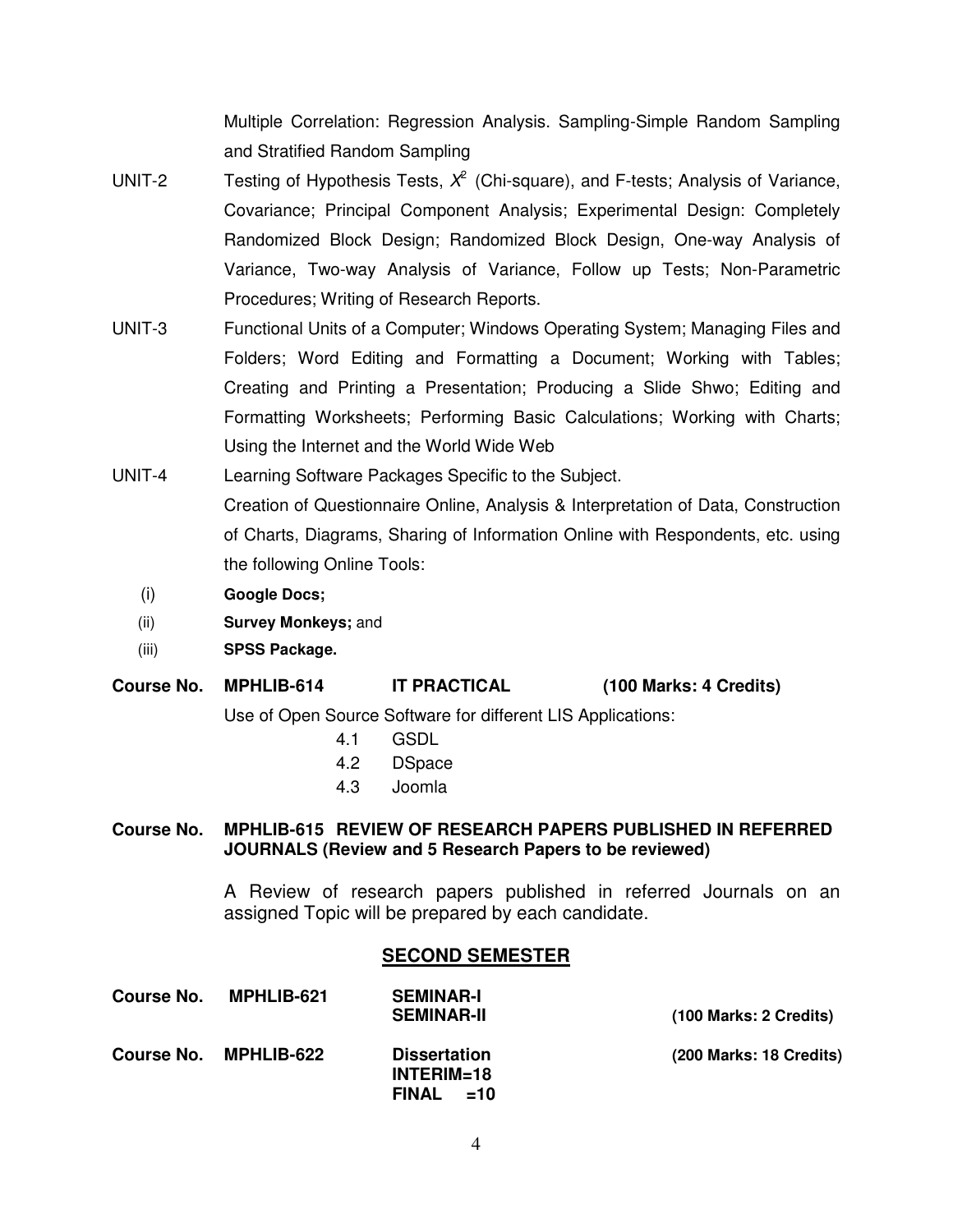## **Prescribed Texts and References**

# **For M.Phil Course in Library & Information Science**

# **Course # 611 Information Resource Management**

RABIN (Jack) and JACKOWSKI (Edward M). Handbook of information Resource Management. 1998. New York; M. Dekker.

RICKS (Betty R) and GOW (Kay F). Information Resource Management. 1984. Cincinnati; South-Western Pub. Co.

SMITH (Allen N) and MEDLEY (Don B). Information Resource Management. 1987. Cincinnati; South-Western Pub. Co.

OREGON. Dept. of Transportation. Information Resource Management Plan for 2007-2009. 2006. Oregon Dept. of Transportation; [Format: eBook]

BRITISH COLUMBIA. Ministry of Health Services. Knowledge Management and Technology Division. Information Resource Management Plan. 2004. Victoria, B.C; Ministry of Health Services.

# **Course # 612 E-Learning Resources and Services**

ALLEN (Michael W.) Designing Successful E-Learning: Forget What You Know about Instructional Design and Do Something Interesting. 2007. San Francisco, CA: Pfeiffer; Series:Michael Allen's Elearning

BULLEN(Mark)and JANES(DP) Making the Transition to E-learning : Strategies and Issues. 2007. Information Science Pub.

CARLINER(Saul)and SHANK(Patti).The e-learning Handbook : Past Promises, Present Challenges. 2008. Pfeiffer San Francisco.

GARDNER(Bryn).E-learning : Concepts and Practice. 2006. Sage Publications.

JOCHEMS (Wim); MERRIENBOER (Jeroen J G) AND KOPER (Rob) . Integrated E-learning Implications for Pedagogy, Technology and Organization. 2004.RoutledgeFalmer; New York.

 KATZ(Richard N) and OBLINGER(Diana).The "E" is for Everything : E-commerce, E-business, and Elearning in Higher Education. 2000. San Francisco; Jossey-Bass.

PISKURICH (George M). Preparing Learners for E-Learning. 2003. San Francisco; Calif.

SEALE(Jane).E-learning and Disability in Higher Education : Accessibility Research and Practice. 2006. Routledge; New York.( http://www.worldcat.org/)

# **Course # 612 Education of Libraries and Information Science**

RUGAAS (Benedict). Library/Information Science Education for the 21st Century: Conference on Curriculum Design for the Information Market Place. Tromso Conference (Paperback)